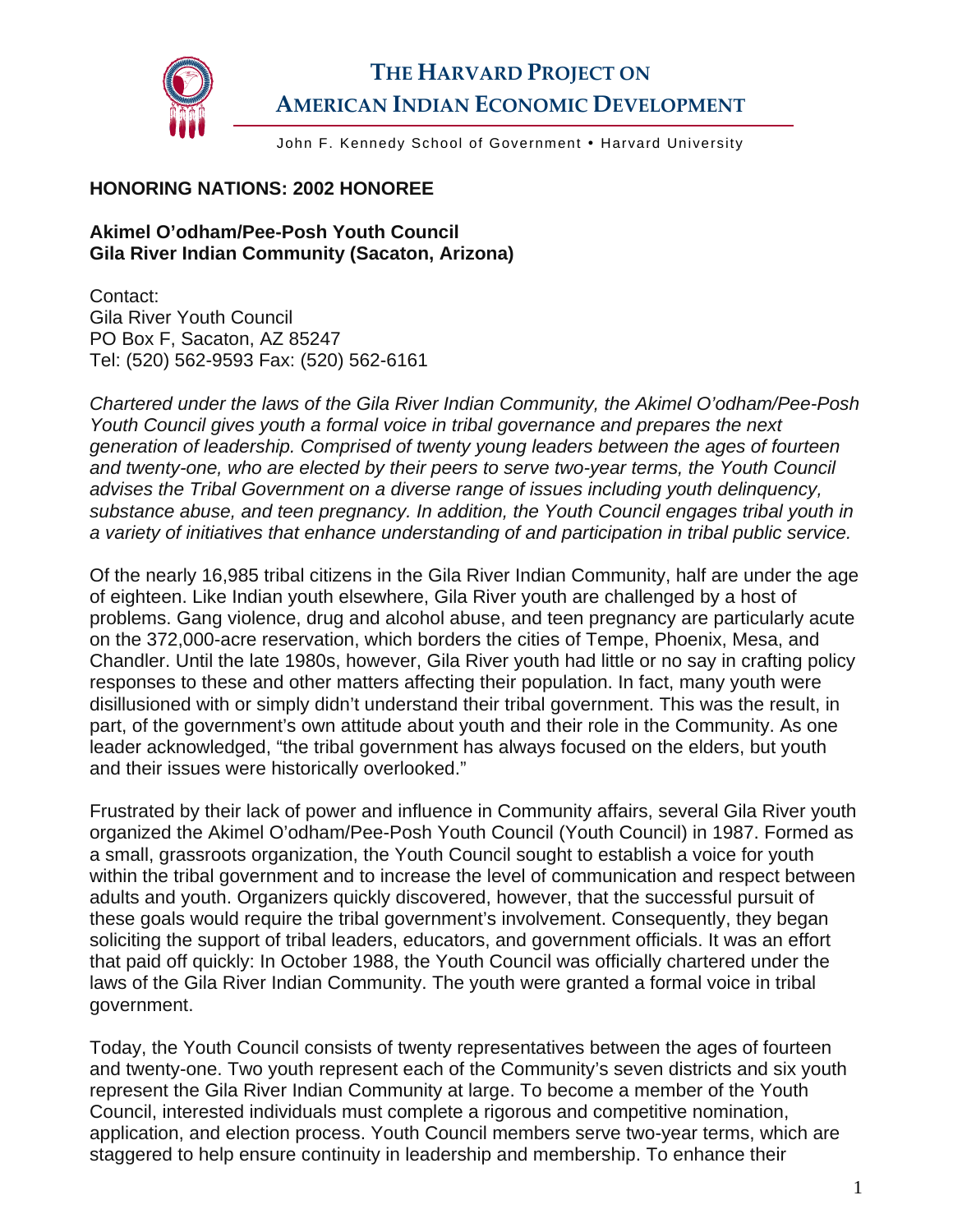effectiveness as representatives of the Gila River Indian Community, Youth Council members undergo substantial leadership training in public speaking, writing, teambuilding, self-esteem development, parliamentary procedures, and conflict resolution. Youth Council members also abide by a strict, self-defined and self-administered code of ethics that is intended to hold members to standards commensurate with the leadership positions that they occupy.

As elected representatives who serve the interest of their peers, Youth Council members possess significant public service responsibilities. They communicate regularly with other youths to identify and understand the myriad of issues, concerns, and challenges that children, teens, and young adults encounter. They formulate policy stances and debate them with their fellow Youth Council members at regularly scheduled meetings, and they present their ideas and policy solutions to the Community's elected leadership and other tribal government officials. In addition to these responsibilities, Youth Council members are expected to organize and participate in Community activities and events. For instance, the Youth Council provides technical assistance to other youth organizations on the reservation, and its members regularly volunteer at school and social events. Moreover, members of the Youth Council participate in local, state, regional, and national conferences and seminars as presenters, moderators, and panelists on issues pertaining to youth and youth/adult relationships. Although these responsibilities are extremely time-consuming, Youth Council members embrace them with a profound sense of duty and appreciation.

Perhaps not surprisingly, the Youth Council has a long list of accomplishments spanning its fourteen years of existence. The sheer number of participants and beneficiaries is impressive. Since the Council's creation, more than three hundred youths have served on the Youth Council itself, while more than eight thousand youth and Community members have been involved in its program activities. The Youth Council has coordinated fifteen leadership conferences, conducted a series of youth leadership development seminars, represented youth in dozens of conferences, and provided substantive input on a wide range of issues to tribal decision makers.

A number of examples highlight the depth and breadth of the Youth Council's achievements. In 1993, the Youth Council spearheaded Kids Voting, a program that prepares youth for an active civic life by allowing them to "vote" on tribal election days. Remarkably, tribal leaders credit a 7 percent increase in adult voter turnout to the program, which, by design, locates the mock polls next to the real polls and, thus, encourages greater adult voting. In 1996, the Youth Council also spearheaded the development of the first Boys and Girls Club serving a Native American community in Arizona, a particularly important achievement given the high rates of delinquency on the reservation and among American Indians in Arizona generally. In 1998, the Youth Council was awarded a grant from the Close Up Foundation to develop a program that annually brings together hundreds of Native youth to explore citizens' rights in and responsibilities for tribal government. In 2001, the Youth Council's continuing advocacy for a teen court met with success when the Judicial Branch of the Gila River Indian Community received a grant from the US Department of Justice to establish a teen court aimed at reducing, controlling, and preventing crime among Gila River Indian youth.

Importantly, the Akimel O'odham/Pee-Posh Youth Council is producing and grooming leaders. A testament to the quality training they receive, Youth Council members have been elected to serve on numerous national boards and commissions including, among others, the National Congress of American Indians Youth Commission, the US Department of Transportation's National Organizations for Youth Safety, and the Millennium Young People's Congress. Members have testified before Committees in the US Senate and US House of Representatives, met with policymakers to lobby on issues of importance, and attended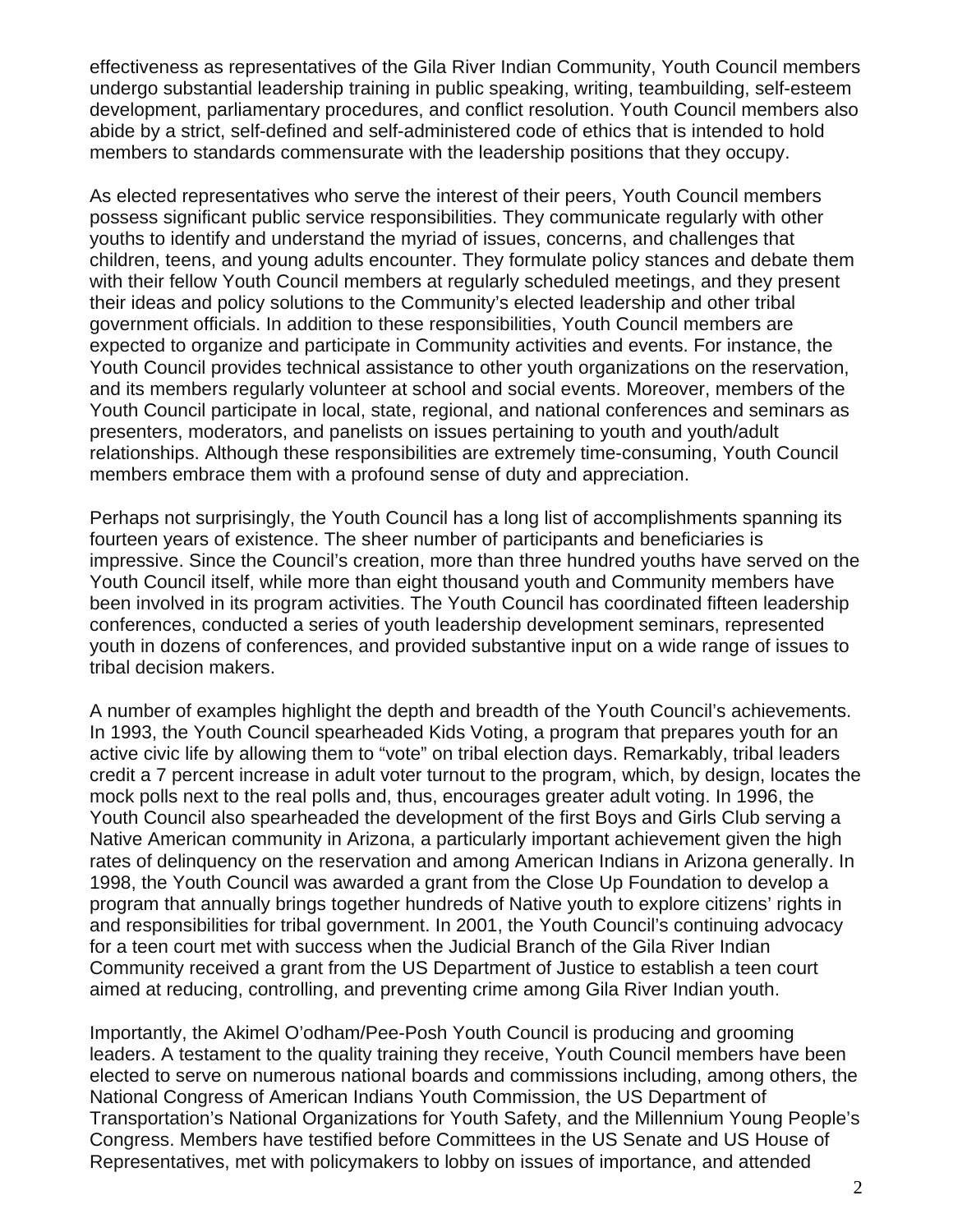White House functions. The fact that approximately 90 percent of former Youth Council members return to the Community to work and live after receiving their education is a powerful reminder of how important it is to involve youth in civic life. Former Youth Council members have assumed leadership positions with the Gila River Indian Community Tribal Council, Gila River Boys and Girls Clubs, Gila River Health Care Corporation, and Gila River Gaming Enterprises. In preparing youth for future roles as participants, leaders, and citizens of tribal government, the Youth Council has identified an effective way to bring about positive, permanent change within the Gila River Indian Community.

The accomplishments of the Akimel O'odham/Pee-Posh Youth Council have earned them widespread admiration and respect on and off-reservation. Three factors appear to be powerful indicators of the Youth Council's success. The first is the Community's recognition that youth can and should play a critical role in tribal governance. By encouraging and fostering youth participation in tribal government, the Youth Council has made use of a valuable and previously untapped resource. For many, the Youth Council provides compelling proof that youth can be articulate and persuasive spokespeople by informing tribal, state, and national leaders about issues affecting them, by providing guidance and feedback in policy formation, and finally, by encouraging community members to learn how they can hold elected leaders and governments accountable. The future of Indian nations to be self-governing depends upon knowledgeable, motivated, and skilled youth to assume leadership positions.

A second factor that bolsters the Youth Council's effectiveness is the seriousness with which its members and the tribal government take the Youth Council's responsibilities. In fact, the tribal government treats the Youth Council like any other tribal government program or department. Last year, for example, the Gila River Indian Community Tribal Council directed the Youth Council to justify its budget in great detail. While members of the Youth Council were frustrated that they had to spend so much time defending activities that they felt should be beyond question or reproach, they also knew that they were being held accountable as a legitimate governing institution. Similarly, members of the Youth Council take their roles and responsibilities as Community leaders seriously. Members commit to a code of ethics that strictly forbids substance use, gang participation, and inappropriate behavior (including inappropriate dress). Although violations are rare, members who break these standards are sanctioned swiftly and sternly by their peers. The code of ethics also is reinforced by a shared demand for excellence: by setting the bar high for their own participation, the Youth Council proves to its members and others that they can live exemplary lives. Adults in the Community have taken notice. The Akimel O'odham/Pee-Posh Youth Council's code of ethics already is being replicated within the Gila River Indian Community tribal government.

A third factor that undergirds the Youth Council's success is its commitment to investing in itself. These investments take many forms. For one, the Youth Council's robust, welldocumented, and periodically updated by-laws show that it pays attention to its own governance. Among these by-laws are staggered election terms (only a few positions come up for election each year), an organizational attribute that many tribal governments throughout Indian Country do not enjoy. Training in culturally appropriate forms of governance is another investment the Youth Council makes. While elements of this "cultural match" are obvious—the Youth Council president calls meetings to order with a gavel made of cactus, as did historical Akimel O'odham and Pee-Posh leaders—other elements run deeper. The Youth Council's structure itself is significant: the Council's representation by district reflects the fact that district allegiances are noticeably strong in the Community. These innovations are hallmarks of good governance.